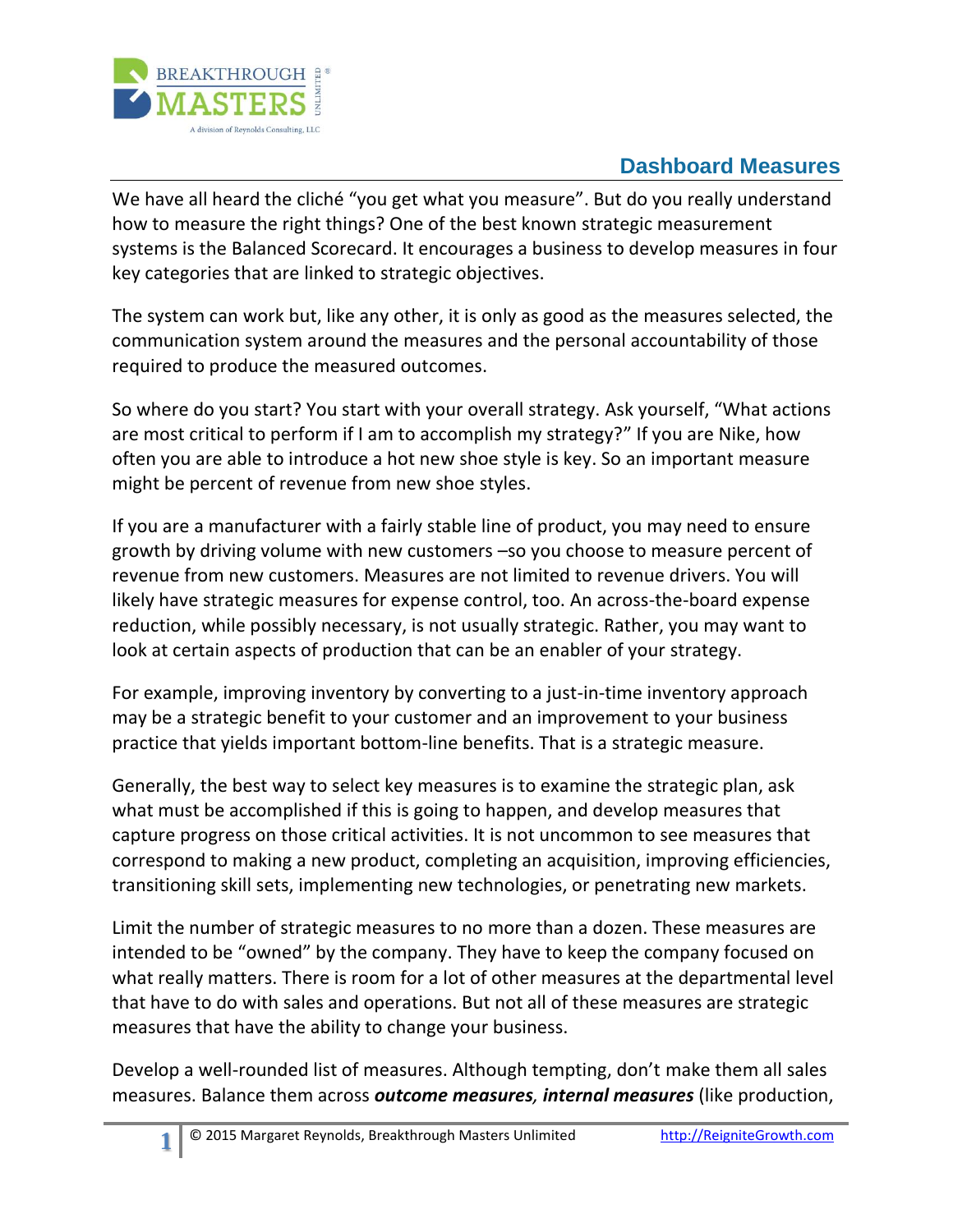

new products, management development) and *external measures* (like customer satisfaction, market share, or other market factors).

We will focus on developing dashboard measures. These "dashboard measures" are established to bring focus and alignment to the organization. Each of these measures is important to achieving the overall strategy. The concept of dashboard measures is similar to the dashboard used to drive a car. They collectively give feedback to those in the driver's seat on key variables which define success. If the variables are not performing as planned, adjustments should be made to activities or expectations. To be effective, these measures need to be tracked by the management team on a regular basis, and the results used to make adjustments to the plan accordingly.

Your dashboard only encompasses a handful of the most important measures which truly define your strategy and are important at the enterprise level. You can and should track many other things, like budgets and safety records, but unless these outcomes help define your strategic vision, then they are not part of your dashboard.

Once you select a measure, be sure you assign a target performance number. If you have a five-year plan, you might assign a five-year number but also break it down to annual numbers to give a specific target to be achieved in the near term as well as a sense of rate of change.

Manage these numbers actively. Review these numbers as often as practical given the type of measures you select. Quarterly is recommended. Report on them at the management level, understand the current status, and develop action plans for improvement if needed.

Share results with all constituencies. It is important that everyone responsible throughout the organization for contributing to performance is aware of results.

Given the strategic nature of the measures, they are rarely accomplished by one person or one department. So share the results as broadly as possible. It reinforces your strategy, it underscores that you mean it, and it gives people a sense of direction and accountability.

**2**